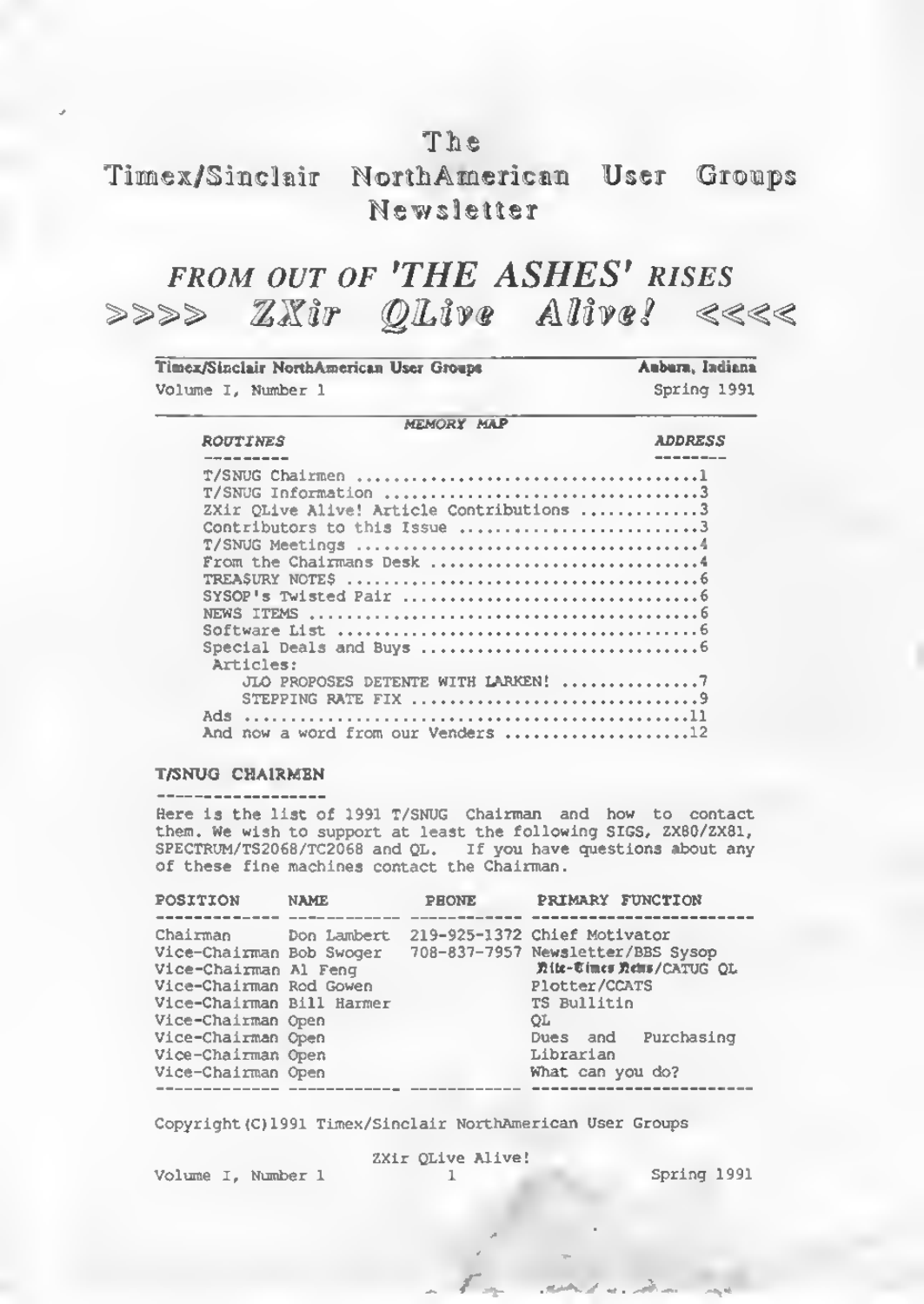# ZXir QLive Alivel Kick-off Announcement

#### SNUG is DEAD! Long LIVE T/SNUG!

#### If you feel as I do,-READ ON!

If a doctor saw no life in a body for six months he would presume that body was dead! If our user group doesn't hear<br>from enother uaer group for six from another user group for six months we presume It is dead and we cease to exchange<br>newsletters with it. We have waited long enough for the leaders of SNUG to MOVE but they haven't! Do you all<br>remember "Lead, follow or get out of the way! "?

The folks at the helm presently must not be thought of as bad, they just don't have the time to devote to this undertaking. Therefore, let us not chase them away as we will need their help, let's just ask them to<br>atep aside and let us get<br>moving. As Larry Kenny points<br>out all the time "being<br>negative causes destruction and lose. The SNUG officers are fine men, they are just overloaded.

Since SNUG was supposed to be US, the SINCLAIR community, WE must be the ones to get it MOVING

We have a MAN WHO IS WILLING and HAS the SPUNK to motivate Others who will MOVE . That man is Don Lambert of AUBURN, INDIANA, formerly of CRAGIST, the newsletter of the CEDAR RAPIDS, IOWA group. T/S user groups, let's give Don his head, as you would let go of the restraints of a horse, and LET HIM TAKE YOU HOME, that is, to a place that gives you a warm feeling!

What <sup>I</sup> am proposing here is that WE allow Don to be the CHAIRMAN of <sup>a</sup> NEW organization called T/SNUG, the<br>Timex/Sinclair NorthAmerican Timex/Sinclair NorthAmerican 2<br>User Groups, and then, ask each

T/S users group to motivate a VICE-CHAIRMAN from their group to add their names to the list of vice-chairman for the purpose of maintaining activity in T/SMJG. The present conventional officer set-up of SNUG makes no sense! The ...president has to call meetings and have the other officers present. For a continent wide outfit, HOW? How can you vote

A good number of T/S users are retired and have talent. Let's get this show on the road and use that talent!

If Don took the reigns as<br>Chairman, and other men took a vice-chairmanship for other tasks, Don would not have to wait on others to get an OK to<br>move from a few officers, he could move on his own from what he gets from a pool of about 20. Also, Don has most of the equipment. What say we give him<br>a try? At first he will be the <sup>a</sup> try? At first he will be the whole thing, but as each member group adds to the list o£ vice-chairman willing to do some taak, this thing can grow.

Don would put out a newsletter at leaat four times a year.

Don would see to it that software libraries were built<br>up and listed in the up and listed in newsletter periodically.

Don would build <sup>a</sup> list of every known T/S user in North America and make it available to all user groups.

The T/SNUG newsletter would always be available on BBS so that all the INFO(could be downloaded.

The T/SNUG newsletter would also include printings of vender catalogs FREE to the<br>VENDERS.

CATUG did offer SNUG newsletter help and SNUG did not take it,<br>we offered BBS help and SNUG<br>did not take it. Don will<br>accept help from all of us.

 $\overline{\phantom{a}}$ 

How do we give this a try? Find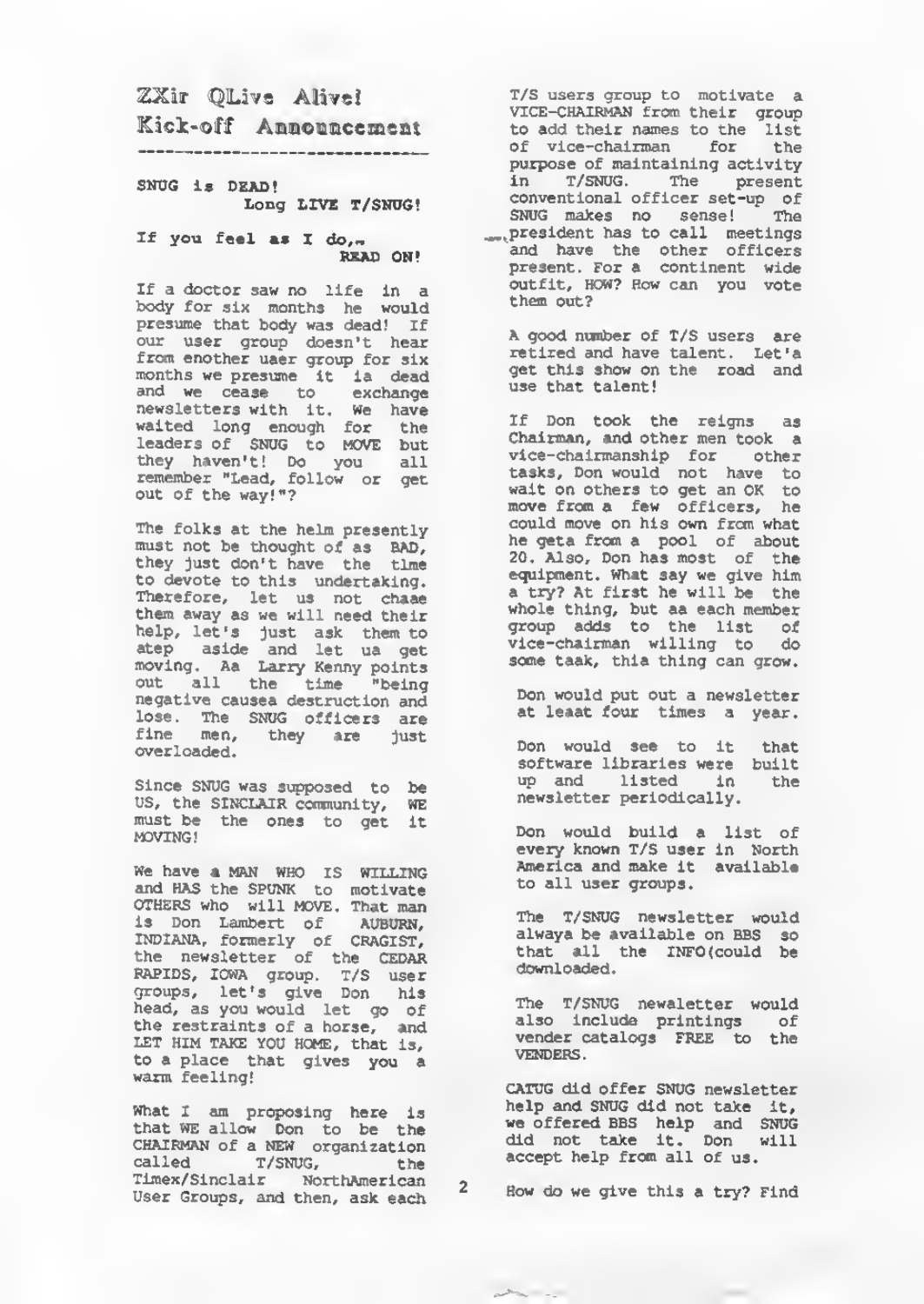someone in your group who is retired and willing to send copies of your newsletters to Don in hard copy and 5 1/4" disk in one of the formats he mentions in his letter and see what he does with it. A small check of encouragement would be nice to get this moving, As for FUNDS? They would be in the future the same as for SNUG and if SNUG has any left on hand now, they could forward those funds to Don eventually. Don must not do this out of his own pocket, for sure, his wife would kill him!

As for a mailing list, if Don can't obtain a list from SNUG, he can build a new list from the user groups.

If you feel as I do, talk this over with your user group, find a vice chairman for T/SNUG and have him or her get in touch with Don.

Many thanks to Al Feng for the newsletter name, ZXir QLive Alive! It expresses the wish of many to keep the ZX/TS/QL family of computers going for decades to come.

Bob Swoger, Representative Chicago Area Timex Users Group

## T/SNUG Information

ZXir QLive Alive! is the newsletter of T/SNUG, the new Timex/Sinclair NorthAmerlean User Groups. We are committed to put out at least four newsletters a year. For an annual contribution of S12.00 for individuals or \$15.00 for user groups you can become a T/SNUG member with full membership privileges, we will earn your support! For now, send your contribution to:

#### DON LAMBERT ZXIr OLIve Allve Newelstter<br>1301 KIBLINGER PL AUBURN IN 46706

T/SNUG, the Timex/Sinclair wishes to have chairman from every North American users group who will take charge of sending us your user groups news letters and other news letters and other<br>correspondence. If you desire to reprint any articles that appear here, please provide credit to the author and this newsletter

We encourage your user group to copy this newsletter and distribute it at your regular meetings to your members.

Articles appearing in this newsletter can be obtained by downloading this newsletter from our BBS. You may reprint it using this means if you wish.

# ZXir QLive Aliwl ARTICLE CONTRIBUTIONS

If you would like to contribute an article to the newsletter, upload a file to our BBS called TSNUG . ART . If you have an AD for the newsletter UPLOAD a file called TSNUG. ADS. If you have NEWS to POST about your group, UPLOAD a file called POST. NWS .

If you need help contact the SYSOP by mail, E-MAIL on the T/SNUG BBS, or by phone:

BOB SWOGER 613 PARKSIDE CIR STRZAMWOOD IL 60107-1647

It is preferred that you call: H708/837-7957 or W708/576-806B

If you can only contribute hard copy or disk format, send your inputs to:

DON LAMBERT **ZXIr OLive Allye Neweletter** 1301 KIBLINGER PL AUBURN IN 46706

It is preferred that you call: H219/925-1372 before sending.

CONTRIBUTORS TO THIS ISSUE

**EMSOFT** Don Lambert<br>*RMG<br>SHARP* Bob Swoger, K9WVY

 $\overline{3}$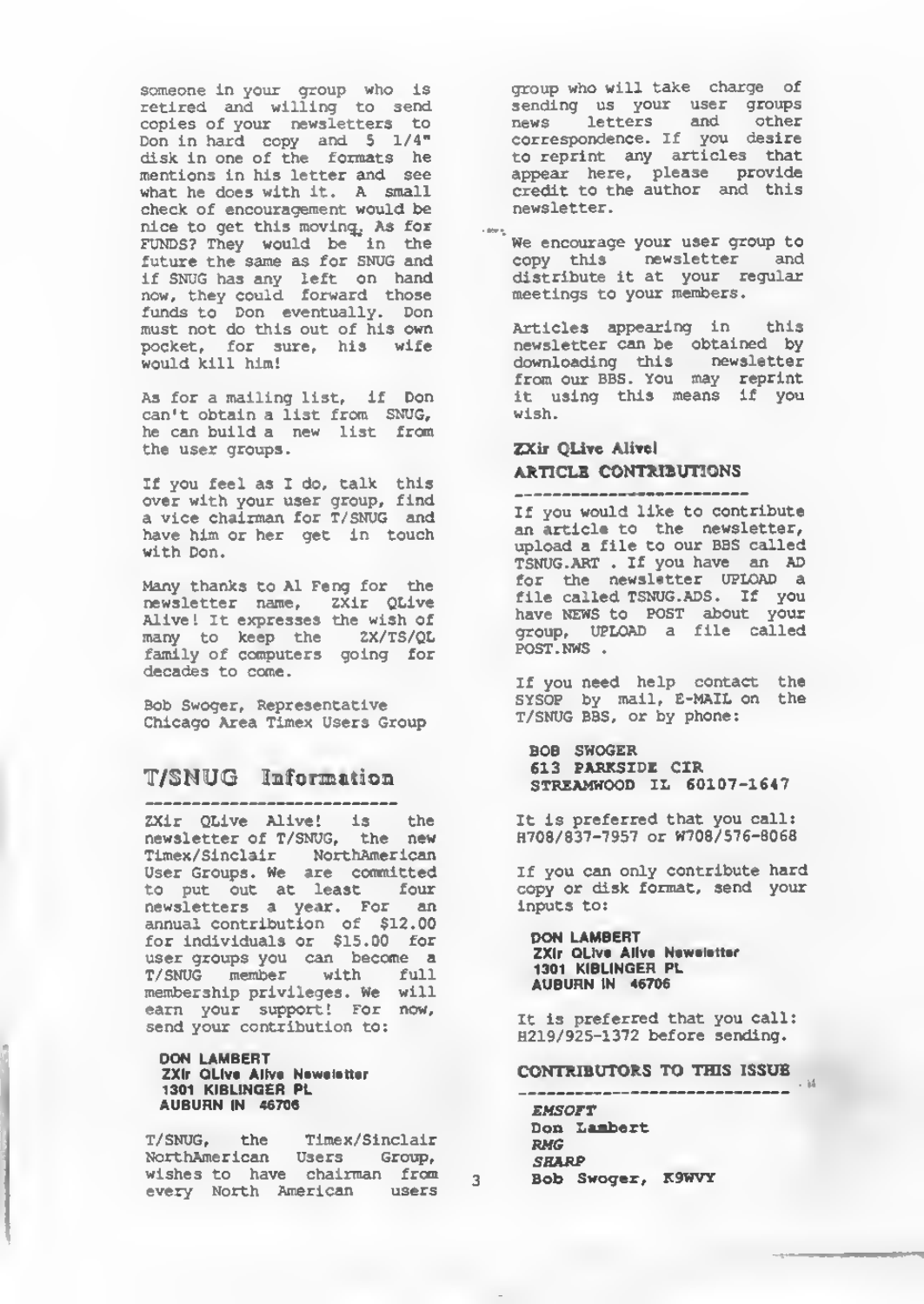#### T/SNUG MEETINGS -------------------------

T/SNUG, the Timex/Slnclair NorthAmerlean Users Group, can't hope to have meetings if we are spread all over the continent, so we will meet in user group newsletters . Each user group can express the needs of the T/S community in open letters to T/SNUG.

One meeting of T/SNUG is possible at DAYTON in August as we are finding that ISTUG, CATS, SMUG and CATUG will all

#### FROM THE CHAIRMANS DESK

Happy 1991! The turn of the decade certainly has heralded many changes. 1991 sure started and all, but one small shocker was a phone call from Bob Swoger after he read a letter I wrote to CCATS in OREGON. He asked for a disk with my letter to CCATS on it and here is a portion of that letter;

#### TO: CLACKAMAS COUNTY AREA T/S USERS GROUP

Dear T/Sers,

Is there a SNUG? That depends upon what you call it. <sup>I</sup> talked to Paul Holgren and the next issue (is It 13) is about ready to be mailed. I got a firm<br>promise of that before the next meeting of ISTUG (March 30th) but also at the last meeting <sup>I</sup> got assurances it would be mailed within two weeks.

<sup>I</sup> assure you it does me no good as an editor not knowing when it will get published and mailed so that <sup>I</sup> will know what material was used in the issue so that I can lay out the next issue. <sup>I</sup> do have the material for the next few issues and some material of my own to include

This is not by my design but what has been given to me, <sup>I</sup> do not have the list of addresses of members or <sup>I</sup> would have dug into my pocket and gotten 4 something out. For some reason they or Paul wants to retain the control of the printing and mailing. And Paul is 155 miles away and letters go unanswered and telephone calls get expensive. They requested me to be SNUG newsletter editor last November and so far not much has been done. That seems typical of SNUG.

If <sup>I</sup> had the information to be able to mail out to the SNUG members, something would have been done, at least by last Christmas. Nothing fancy but at least let everyone know that SNUG was still around. Several times <sup>I</sup> almost gave up but <sup>I</sup> keep thinking that it will get going. <sup>I</sup> hope that it will, before all the T/Sers leave the fold.

Rumors and hints of a pending election of SNUG officers means maybe someone can be elected to get this going. <sup>I</sup> will admit that <sup>I</sup> am not a political animal but more of a doer and maybe that is what is needed. Of course, if <sup>I</sup> were an officer <sup>I</sup> might antagonize some members but that would be better than what is going on now.

About elections, <sup>I</sup> would accept an office, <sup>I</sup> don't know the duties of any but <sup>I</sup> would not turn down any. But <sup>I</sup> would want to continue the SNUG newsletter if at all possible unless someone with better qualifications comes along. It will be a thankless job I know but if anyone sends me material<br>the newsletter will continue.

Look not only at a persons ability but also at their ability to devote time to it. Nominate someone that will work at it, not a name that just<br>hasn't time to do it. By hasn't time to do it. default you are almost looking at retired people to do the necessary work. But also most retired people have their time well scheduled and want to do other things too. For example, Bill Jones of UPDATE. <sup>I</sup> am proud to have known him even if it was by telephone and letters only.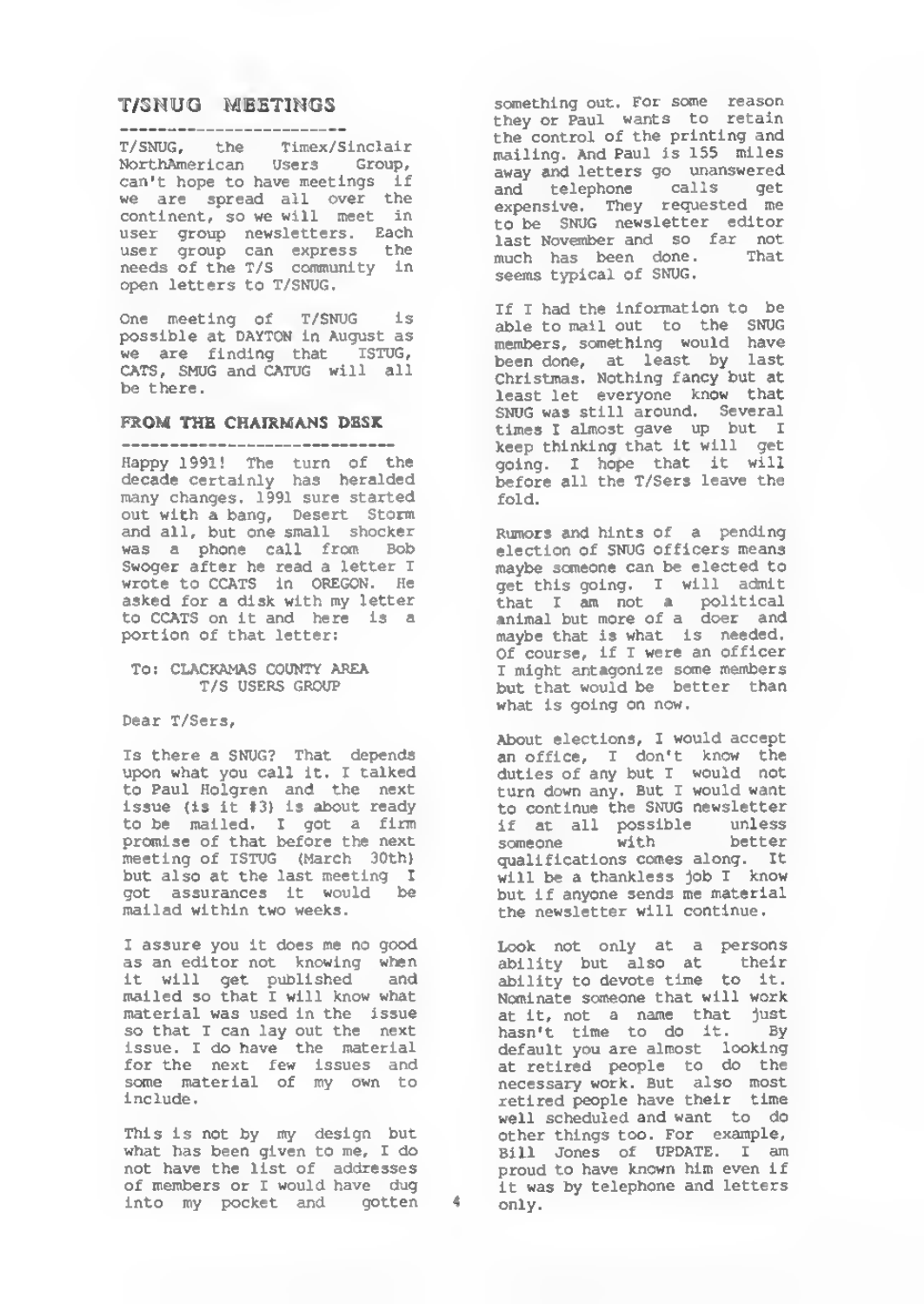As far as my abilities with the T/s computers, <sup>I</sup> am still in the beginners stage in many ways. <sup>I</sup> will admit that since <sup>I</sup> have attended the ISTUG meetings beginning back in October (I missed the January meeting, swap meet too) <sup>I</sup> have learned so much more. Not what <sup>I</sup> would go to the meetings to find out but what was there to learn and what the others wanted to explain. <sup>I</sup> still have problems but I am further along than before I moved into ISTUG<br>territory.

I only work with the ZXBO, ZX81, T/S1000, T/S1500 and the the T/S2068. I do have one<br>T/S2068-with-the SPECTRUM BOM but I have not used it. When I feel that <sup>I</sup> have learned the T/S2068 <sup>I</sup> will be ready for the SPECTRUM. Since the QL and the Z88 do not use the same language <sup>I</sup> am not interested in them. At present, the only time <sup>I</sup> would want to have a QL Is when <sup>I</sup> need to copy an EPROM.

<sup>I</sup> have much hardware for the above computers and lately,<br>March 2nd, I performed a<br>marriage and now have the LarKen/Oliger disk systams (SUPER DOS) running on my working T/S2068 computer. <sup>I</sup> did not do the complete hardware modification of the LarKen dock board since <sup>I</sup> did not bend out pin <sup>1</sup> of the "74HCT74 chip on the OLIGER SAFE board and tie it to pin 14 so that <sup>I</sup> could power up with both interfaces active without the computer freezing up as suggested by Larry Kenny. The only problem is that <sup>I</sup> cannot LOAD my Oliger version of MSCRIPT VS. 5 with the LarKen board enabled. If <sup>I</sup> do and I try to LOAD a file the computer does a new! a quirk <sup>I</sup> can live with since I an now aware of it. The reason <sup>I</sup> did not bend out pin <sup>1</sup> is that the chip is soldered in.

On the ZX81 <sup>I</sup> am trying to get an AERCO disk interface working with double sided 40 track drives. The used system that I have has one single sided 35<br>track drive and the docs confirm that it was from the 5

days of <sup>8</sup> inch drives and when the first 5 1/4" drives were single sided 35 track and quite likely single density since the software asks when you FORMAT if it is single or double density. Changing drives requires a new interface EPROM. AERCO still makes the system and supplies the EPROMs. <sup>I</sup> have the LarKen ZX81 disk system but to SAVE a program that has machine code in it you have to POKE the start address and the length of the code and <sup>I</sup> do not know how to find that out.

On the T/S20S8 <sup>I</sup> have been transferring my LarKen MSCRIPT files to Oliger by way of a cassette version of MSCRIPT V5.0 which I converted to LOAD LarKen and to SAVE Oliger. That does beat SAVEing to cassette<br>and reLOADing to the other version of MSCRIPT which <sup>I</sup> did a few times before <sup>I</sup> got the LarKen/Oliger marriage performed.

Anyone with comments to send in to SNUG please do this, ask for help, got something to sell, want to buy something, got a<br>problem, got a solution to a problem you have had. Anything at all about any of the T/S computers including the clone of the ZX81, the PC8300 (or IQ8300)

If you write and want an answer please use a LSASE so that <sup>I</sup> do not have to dip into my allowance to reply. My postage bill is high enough and the new rate does eat into my allowance even more. Can't believe how fast the stamps go, <sup>I</sup> buy them about 40 at a whack and it seems like I have to do it more than once a month. Same with telephone calls, I am willing to talk anytime except that my wife when she is home does like to have me do other things. . . . .

Bob Swoger is the Editor for the Glenside Color Computer Club, the Chicago Area Timex Users Group, and both President and Editor of the Motorola Microcomputer Club in Illinois. 5 He suggested that I take the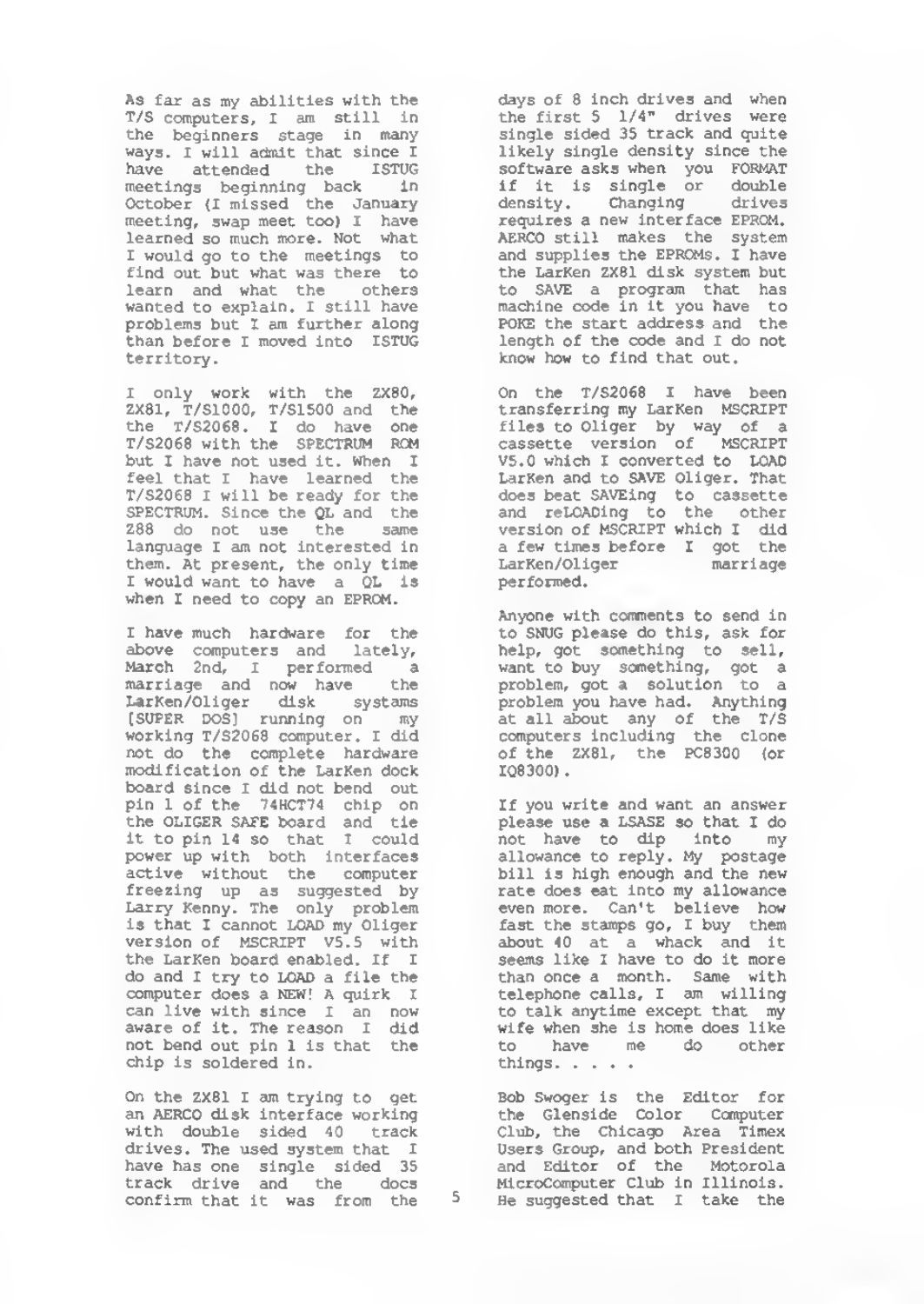bull by the horns and become the chairman of a new group that would do what SNUG was supposed to do. Now, Bob is some kind of salesman and he feels that we will get the backing of the T/S community if <sup>I</sup> accept this chairmanship and we, the T/S community, break loose from SNUG and 'RUN WITH IT' so to speak. OK, I am willing to give it a try.

<sup>I</sup> will need your help, <sup>I</sup> can't do it alone, but I assure you that when <sup>I</sup> say that the Tlmex/ Sinclair NorthAmerican Users Group is going to be moving forward in innovative software, user support, and product assistance; you are not hearing the rumblings of a madman nor the visions of a lunatic. You are hearing the convictions of one who knows the binding power of this fellowship, and the collective desire to 'help the person next<br>to me'.

Don Lambert, Chairman Timex/Sinclair NorthAmerican User Groups

#### SYSOP's TWISTED PAIR

---------------------<br>!!! REMEMBER !!! We now have a 24 hour BBS and encourage you to exchange mail and contribute to the Download Section. Use it and have fun! \* T/SNUG BBS \* \* 708/576-7072 \* \* Type at the > prompt: \*<br>\* MOTOROLA then GUEST \* BYE to log out \* Commands are: DIR, TYPE, MAIL \*  $\star$ UPLOAD filename. type \* \* DOWNLOAD filename.type \* w.

#### TREASURY NOTES

---------------------

In this spot we will give you an accounting of our finances, you have a right to know.

The current paid membership stands at 0.

for the year 1991 forward, please be ready to include your ZIP+4 code when you renew your

membership. It will speed up the mailing. Thank you!

#### NEWS ITEMS

 $% \begin{equation} \begin{equation} \mathcal{N} = \mathcal{N} \times \mathcal{N} = \mathcal{N} \times \mathcal{N} \times \mathcal{N} = \mathcal{N} \times \mathcal{N} \times \mathcal{N} \times \mathcal{N} \times \mathcal{N} \times \mathcal{N} = \mathcal{N} \times \mathcal{N} \times \mathcal{N} \times \mathcal{N} \times \mathcal{N} \times \mathcal{N} \times \mathcal{N} \times \mathcal{N} \times \mathcal{N} \times \mathcal{N} \times \mathcal{N} \times \mathcal{N} \times \mathcal{N} \times \mathcal{N} \times \mathcal$ DAYTON ComputerFest August %\*\*%%%%%%%%%%%%%%%%%%\*%%%%%%%%% It has been reported by Bill Heberlein, the President of the SMUG group that CATS, CATUG, ISTUG and SMUG are planning to be at the DAYTON ComputerFest in August. The exact date is still not known yet but we hope the Sinclair community will take this opportunity to make a good showing. We will let you know of the exact dates and other details when we find them out.

### ARTICLES ------------------

#### OLIGER PROPOSES DETENTE WITH LarKen!

 $bv$ Don Lambert

<sup>I</sup> have gotten Involved with disk drives and different disk operating systems (DOS) for both the T/S2068 and the ZX81. Currently <sup>I</sup> have two different DOSs for each. <sup>I</sup> started out with the LarKen DOS for the T/S2068 and <sup>I</sup> thought that was the very best. It will support 3 1/2" or <sup>5</sup> 1/4" Single or Double Sided, Double or Quad density SHUGART compatible disk

The interface will service 4 disk drives plus a RAMDISK. It uses cassette commands but with a prefix. To LOAD you would enter rand USB 100: LOAD "XXXXXX. [A or B Or C)X". As you can see you have six characters, a mandatory decimal place and then a mandatory A or B or C and then an optional character but there has to be one. Contrary to cassette, you have to format a disk before you can SAVE a file to it. Once you have done the key punching, the LOADing or SAVEing or other LarKen commands are fast. To change drives you use: RAND USR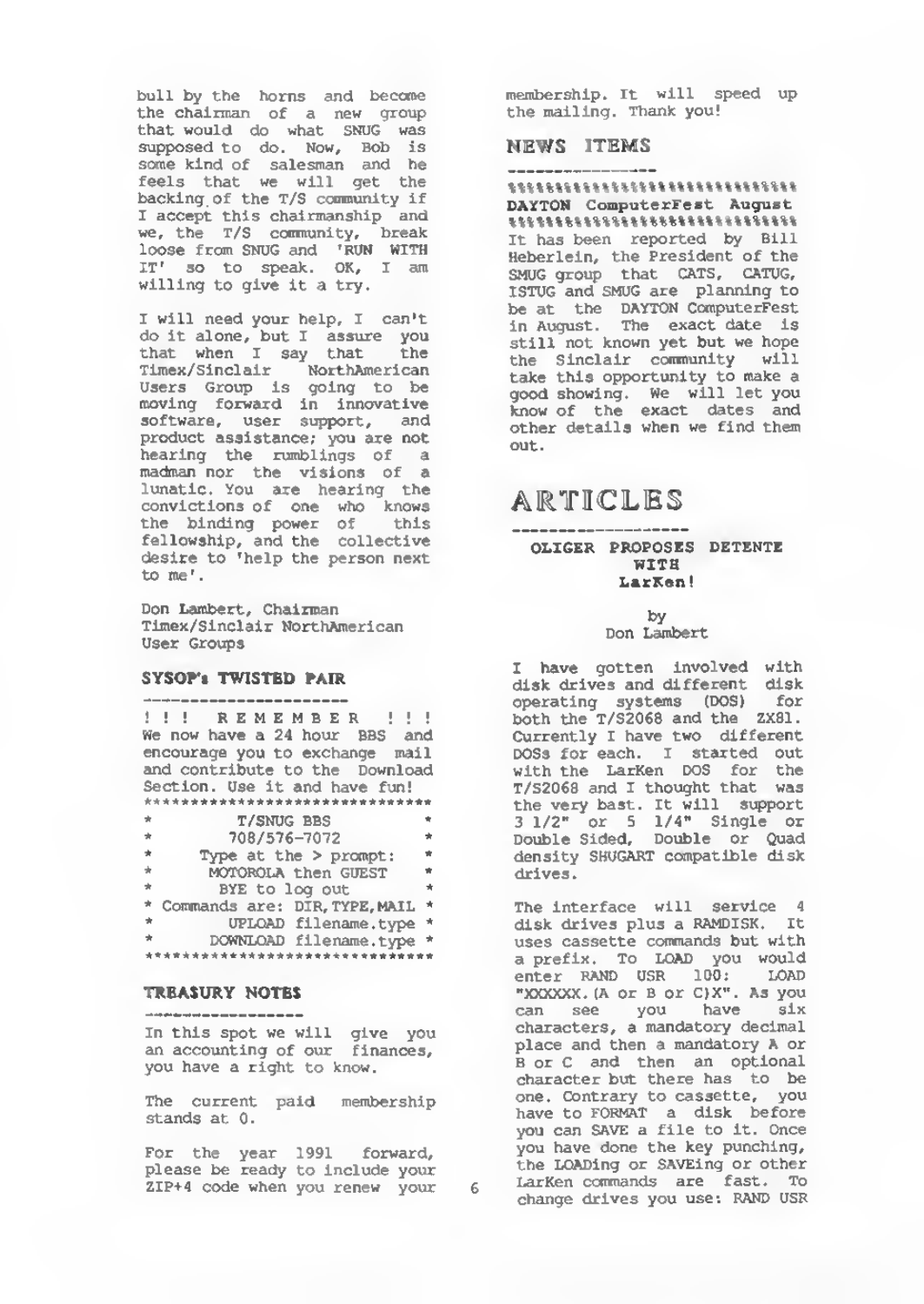100: GOTO (0 or <sup>1</sup> or <sup>2</sup> or <sup>3</sup> or 4) with <sup>1</sup> being the RAMDISK.

The main difference between RAMDISK and the regular drives is the speed of LOADing and SAVEing and also the fact that it is silent. <sup>I</sup> thought that was great.

Then Bob Swoger of CATUG (Chicago) sent me a copy df LogiCall which is an Auxiliary Operating System for the LarKen. LogiCall is installed on every disk you have and only takes up one track, when you power up the computer LogiCall is LOADed by autostart. The LarKen disk CATalog is displayed on the screen and a DRIVE? prompt is displayed at the bottom of the screen. If you wish to go to another drive you hit 0 thru <sup>A</sup> then the ENTER key. It automatically displays the CATalog of that disk on the screen. It then displays the PROGRAM? prompt at the bottom of the screen, You may now either type in the file name of that program or just hit ENTER. If you just hit ENTER, the first file name in the CATalog is highlighted and the file name also appears to the right of the PROGRAM? prompt. You use the arrow keys to move the<br>highlight box around the<br>CATalog. Then hit ENTER and that program will LOAD. Saves a lot of key punching but it can be slow if the program you want is at the bottom of list.

LogiCall not only loads the BASIC programs into the machine but also displays SCREENS saves using the .C5 file extension right to the screen for you to see. It also displays word processor files that end in .CT and .Cm to the screen from<br>disk. It erases files from the disk. It erases files from the<br>CATalog and renames files, it<br>LOADS in the word processor,<br>terminal software, AUTOSTART,<br>HELP screens, MOVE and FORMAT programs with just <sup>2</sup> key strokes.

Changing drives is done by entering the drive number you wish to go to and then ENTER at either the DRIVE? prompt or the 7 PROGRAM? prompt. You can get the DRIVE prompt to return by keying D then ENTER and refresh the CATalog with <sup>9</sup> and ENTER. Frank Davis says LogiCall is a 'MUST' for LarKen owners.

One feature of LarKen that <sup>I</sup> didn't mention is that the<br>FORMAT/COPY\_and MOVE programs are on disk so when you wish to FORMAT you have to LOAD that program. Also, you need a disk of utilities since there are<br>many things not in the LarKen EPROM. [This was done to allow for Sequential and Random Access file manipulation, a true program MERGE command, windows and other graphic commands not possible in the Oliger system. The T/S community has yet to TAP these resources.

Since <sup>I</sup> am in Oliger country and <sup>I</sup> am to be the T/SNUG newsletter editor <sup>I</sup> needed to be compatible with the local group. <sup>I</sup> had checked and the Oliger disk interface plugs into a mother board that <sup>I</sup> had from when <sup>I</sup> got it for an EPROM programmer. So all I needed was the two Oliger disk boards and while I was ordering I ordered the Oliger printer interface. The first thing that <sup>I</sup> noted was that the manual was more detailed and that there was no disk for utilities. There is a small program listed inside the cover of the manual for the menu/loader program. And then the differences began to show.

The LarKen will Format 35, 40 or 60 tracks. The Oliger will format from <sup>2</sup> tracks to 256 tracks. If there is enough magnetic medium on the disk you can FORMAT to many more tracks. [Unfortunately, if you try this trick, you may wind up running the head stepping mechanism of your disk drive against one end of its travel knocking your folka have already experienced<br>this on drives by particular manufacturers. We will try to get a list.]

Testing some disks successfully FORMATed on an 80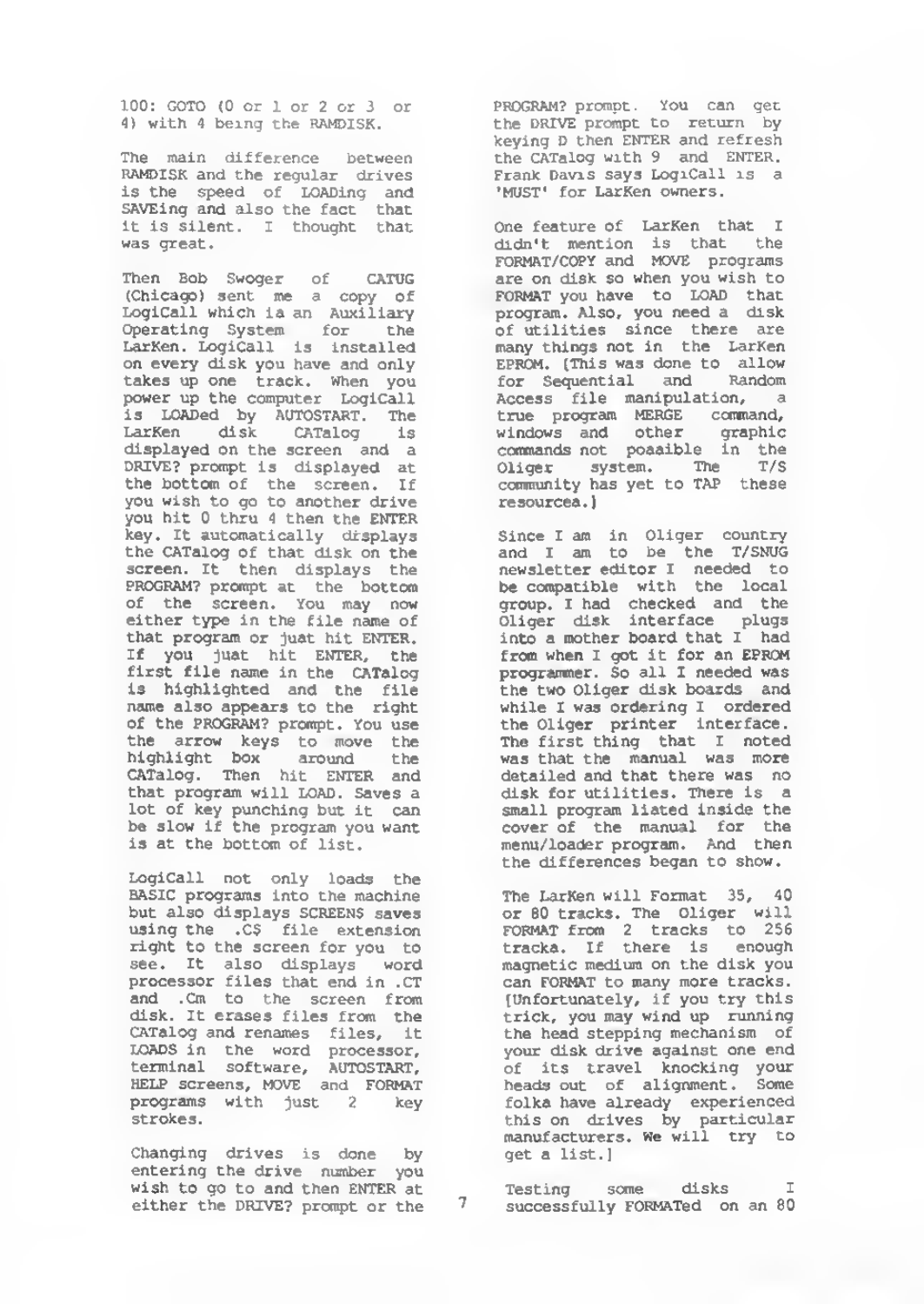track drive to 90 tracks. And that gave me capacity of 90 X 2<br>X 5K is 900K and with track 0 using 5K that leaves 895K for files. And track 0 has about <sup>1</sup> . 5K reserved for the menu/ loader program so that it doesn't even use any file area. And the commands are like the cassette commands except that you put a slash after the command like: LOAD/"ten<br>charactera". If you have a disk characters". If you have a disk<br>with the menu/loader on it in<br>drive 0 and you have just<br>turned on the computer you enter LOAD/ and presa ENTER and the menu goes to the screen and there is a cursor and no matter which key you use it hops down the screen and back to the start if you overshoot. Unlike Logical 1, you can't move back up to a file if you overshoot, you must go all the way through the directory again to get back to the program you want to LOAD in but it moves faster than LogiCall. When the cursor is on the program you want to LOAD press ENTER. Oliger does save a lot of keyboarding when LOADing and doing other things. If you want to change drives you: LET/D=X (X is 0 to 3) and ENTER. Of course the LarKen RAMDISK will not operate.

There is one other program which is a utility and that is DFM ABC which greatly helps when copying disks . It also will arrange the file names in alphabetical order so that when the files are copied they are copied in that order. <sup>I</sup> used that today to arrange my address files that <sup>I</sup> use to ADD the addresses to my letters.

Both systems have a NMI snap shot SAVE. Both use a lot of diak space when they do that. The LarKen SAVES all below RAMTOP and optionally the screen area as well while the Oliger SAVES all of memory including what is above RAMTOP Both require an extra command<br>to Load the program, on the LarKen it is CODE and on the Oliger it is ABS.

LarKen systems have two boards, a Disk Controller Board which pluas into the BUS connector on the rear of the T/S2068 and provides a BUS extension, and a DOS Board which plugs in the dock port. That means that dock port cartridges can not be used when you use the disk interface (unless you plug EPROMs<br>containing the dock port<br>programs.into the LarKen DOS board in the socket over the RAM] The Oliger system has<br>three boards, the Disk<br>Controller\_Board and the DOS Board plug into a mother board which in turn is plugged into<br>the rear of the T/S2068. [The need of this third board is why the JLO system is priced so much higher.

Now that does enable us to do something quite amazing and that is have both systems going at once with the same disk drives being used for either. To do this you will need V2.54 or later EPROM for the Oliger system. [John Oliger as of late has released his version V2.55 EPROM to work with the LarKen LKDOS version 03 EPROM. V2.53 would wipe out the directory track on the LarKen disks and cause Bill Jones' UPDATE readers to come away scratching their heads.]

And you will need a Special EPROM for the LarKen dock board, do a line cut and aolder in a disable switch, my Oliger already had the switch installed otherwise <sup>I</sup> would have had to do it. With the LarKen board modified and installed and the Oliger board disabled (another set of lead cutting and soldering would eliminate this) power up and the computer is in LarKen but using the two Oliger interface boards. Now if you enable the<br>Oliger board and do thia:<br>RESTORE/S and ENTER then the Oliger is also enabled and which ever disk command is given is which disk system is used. If you have an Oliger disk in and use a LarKen command the computer is not bashful to report disk I/O ERROR. If the program will break you could LOAD in on one disk DOS and SAVE it to the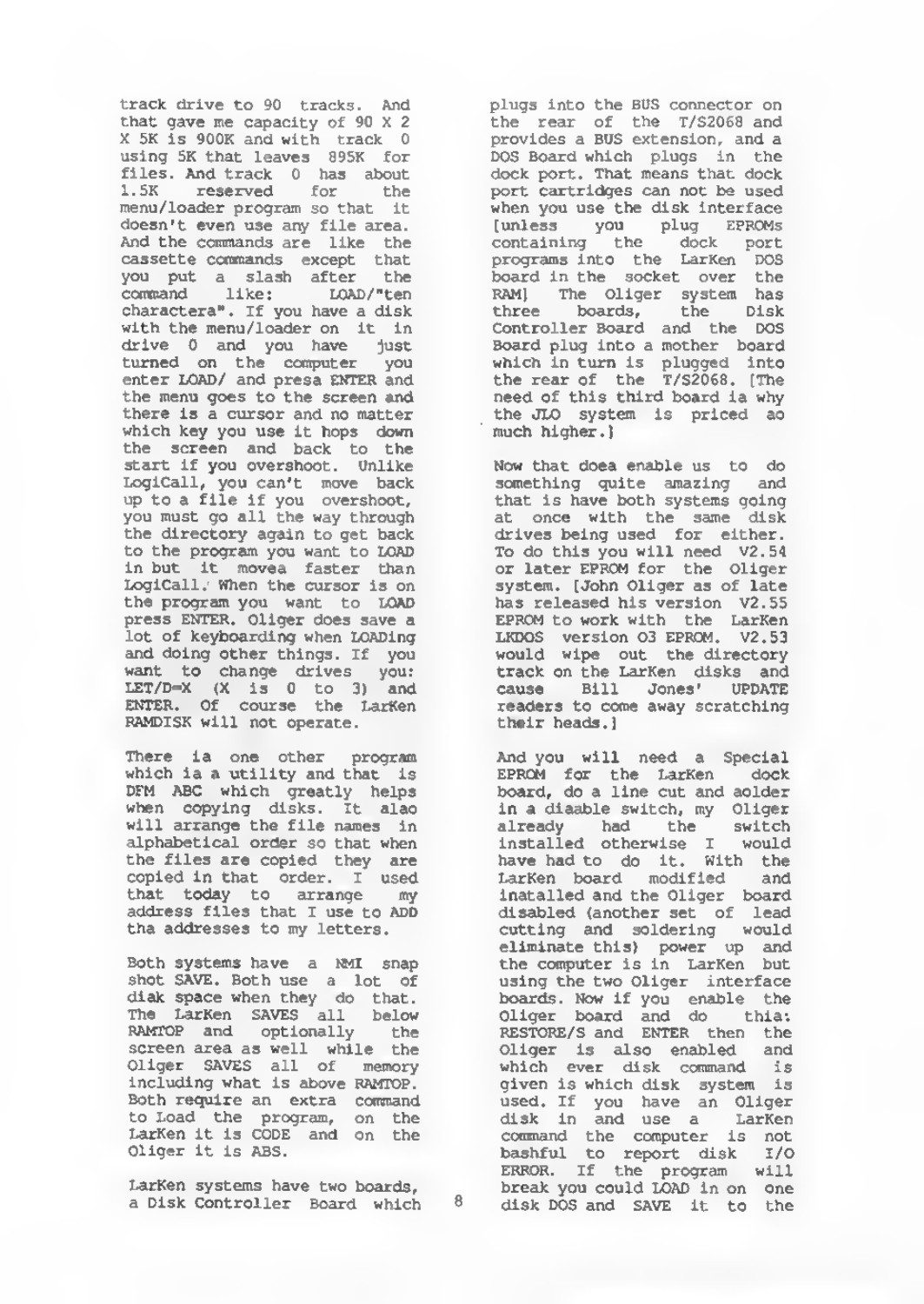other, conversely, if it was a snapshot SAVE it could be LOADed in one and NMI snapshoted to the other. However, in that case you have to disable the DOS not being used or else both will fight to do the NMI SAVE. That is the need for a disable switch. With the LarKen, if you want to SAVE and have no FORMATed disks handy, you ate sunk. But with the Oliger, you can FORMAT a disk since it FORMAT is EPROM resident. Thus you can avoid<br>the problem of not having a<br>FORMATed disk. I use a word<br>processor on my T/S2068<br>called MSCRIPT and the version <sup>I</sup> like to use is VS. 5. I had it in LarKen DOS and <sup>I</sup> could not find the SAVE and LOAD commands to convert it to Oliger but I have since found an Oliger copy. But since <sup>I</sup> seem to be using Oliger DOS all the time and most of my files are in LarKen I wanted to convert the<br>LarKen filea to Oliger. I have a much earlier version, V5.0, which I got as a cassette version and I could find the LOAD and SAVE commands and so I made the LOAD LarKen and the SAVE Oliger. Fine and dandy it worked and I got a bunch of files SAVEd to Oliger. Then using the BACKUP command in the word processor <sup>i</sup> SAVEd that version of the word processor. But later when <sup>I</sup> went to use it again, <sup>I</sup> could not get it to LOAD and I got that can't find report or elae wrong file type error.

Finally, I realized that it was<br>a CATCB 22, I had SAVEd it in Oliger mode but the program was written to uae the LarKen mode. <sup>I</sup> finally realized how to do it so I LOADed the earlier version again and got back into the program and changed the LOAD and SAVE and then <sup>I</sup> pushed the NMI snapshot SAVE button. And when <sup>I</sup> NEWed and tried to LOAD it came right up. <sup>I</sup> named the file "mscriptl- o" so I would<br>know which it is.

Last night I tried to FORMAT a disk for the LarKen but as soon as the program went to the disk<br>drive it hung up.  $I$  wonder if 9 drive it hung up. <sup>I</sup> wonder if

it is because <sup>I</sup> did not do one modification to the LarKen dock board. I had to install the<br>pure LarKen disk system to get a disk FORMATed. [Don did not realize that LarKen 03 DOS used for SUPER DOS requires the FORMAT . Bo program, not FORMAT. Bl, to format a disk]. Everything else seems to work except the LarKen RAMDISK will only work with the LarKen enabled but with both LarKen and the Oliger enabled so <sup>I</sup> wonder since <sup>I</sup> do not plan to use the LarKen much if I should even consider modifying the board. It requires bending a leg out on one chip and running a wire from it elsewhere. And since the chip is soldered in it might be hard to get the leg cut and bent out. Will try to find out at the ISTUG meeting. That pretty much covers the T/S2068 and my disk system except that there are about 1700 disk systems for the T/S2068 and of those about 5B% are either LarKen or Oliger. <sup>I</sup> would like to be compatible with all but there is a limit, especially since some systems were only made in two's and three's.

#### STEPPING RATE FIX by

#### Bob Swoger and Larry Kenny

The May 1989 issue of Capital District T/S Computer Club' newsletter told of two members using T/S2068's with LKDOS<br>having trouble reading each<br>other's disks. It seemed that<br>Fred Lewis could read John<br>Warrens disks but John could<br>not read Fred's disks. This sounded familiar to me as I once had trouble reading disks that came from Rod Gowen and Larry Kenny.

The problem I had was head stepping rate. The drives <sup>I</sup> use have a 30ms stepping rate. This means that to move from track <sup>0</sup> (the directory track) to track 40 requires 1.2 seconds. A <sup>6</sup> ms stepping rate requires only 240ms. what the controller chip does is wait a period of time to begin reading or writing the disk to give the head time to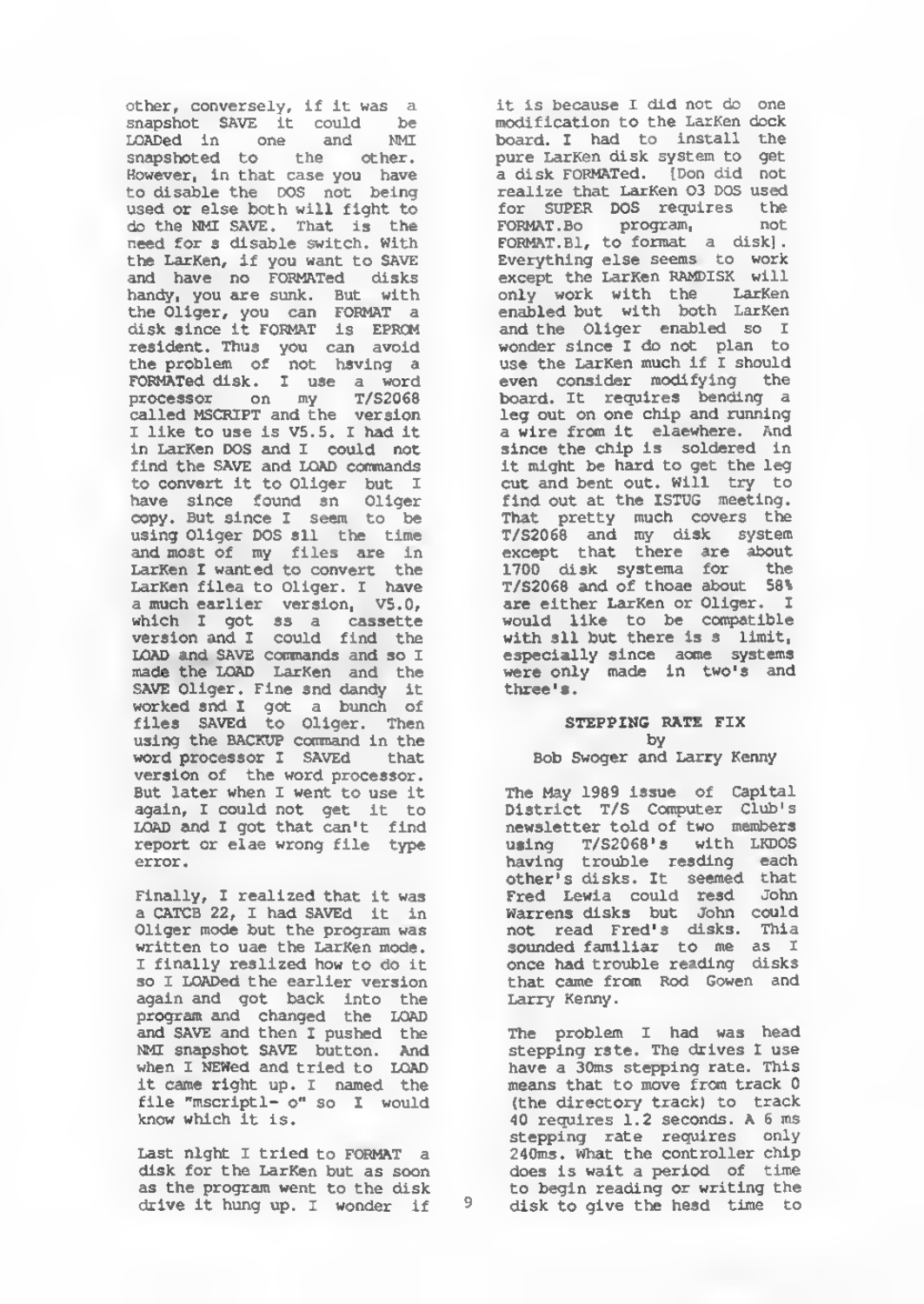get to the desired track! The information for the stepping rate is placed in track 0 when the disk is FORMATed.

There is no problem reading the directory track because the head starts there, but the head on John's drive is not yet over the correct track when the controller tries for the read. For this reason John Warren could not read Fred Lewis's disks. Fred either has a newer controller chip or has drives with a 6 ms stepping rate and FOBMATed his disks accordingly.

<sup>I</sup> could not read the SYSTEM disk that Larry Kenny sent me. Larry had not run into the slower drives up to that point. Mine are DEC dual drive units using TEAC drives purchased in the early 80's as a group buy and are so reliable <sup>I</sup> just won't give them up.

Larry was sure he had the answer when I phoned him and to get me started back in February of 19B8, he sent a program to the club BBS at <sup>2</sup> AM while I slept to fix his disks so that I might read them. I tried it<br>and it worked! I re-wrote it and called it steprt.Bl The stepping rate information ia In track 0 and his program fixes the disk to the 30 ms stepping rate.

Now about controller chips, Larry stated that he started using the new Western Digital chips that could only select <sup>6</sup> ms or faster head stepping mechanisms. <sup>I</sup> told him, each time <sup>I</sup> ordered, to send me only the old WDC WD1770 controller chip in units he built for me and my friends as over <sup>200</sup> of these TEAC units are in the area and we all want to be compatible.

When passing around disks for the LarKen disk operating system be sure they are formatted single side 40 track with a 30 ms head stepping rate so we all can read them.

To read unreadable disks, just<br>load in the program below, it <sup>10</sup>

will autorun. After removing the write protect label from the faulty disk, place it into DRIVE 0 and press <ENTER>. Follow the instructions and you will be able to read it from then on. <sup>I</sup> have tested it on LARKEN and RMG disks.

100 REM STEP RATE CHANGER BY LARRY KENNY and BOB SWOGER V2.1 for the LARKEN DSK-400 system 110 REM Written and placed in the public domain by Bob Swoger 613 ParkSide Circle Streamwood, IL 60107-1647 120 REM Use to change the head step rate on Track 0 260 CLEAR 39999 290 BORDER 1: PAPER I: CLS 300 PRINT AT 2,4; INK 2; PAPER 7; "LARKEN DISK UTILITY v2.1"; PAPER 1;AT 4,4; PAPER 2; INK 7; " Head Step Rate Changer ", AT 6,5;" 1988 Robert Swoger " 310 INK 7: PLOT 0,108: DRAW 0, 62: DRAW 255,0: DRAW 0,-62: DRA W -255,0 320 INK 7: PLOT 8,114: DRAW 0, 50: DRAW 238,0: DRAW 0,-50: DRA  $W = 238.0$ 1010 REM MC STEP PATE CHANGER B Y LARRY KENNY OF LARKEN ELECTRO NICS VI. 1020 PRINT AT 10,0;"The head st ep rate is importantfor proper operation of the diskdrive. "; 1 "Too fast and others may not beable to read your disks."; ''" Too slow and your drive may purrwhen moving from track to t<br>rack.": INPUT " Press ENTER whe n ready >": LINE p\$ 1025 PRINT AT 10,0; "The LarKen DSK-400 Floppy Disklnterface presently comes in twoversions. Version - L3 uses aWD1770 controller chip and canhandle head stepping rates of6, 12,<br>20 and 30 mS. Version L3Fuses a WD1772 controller chlpand handles the newer and fasterdri ves with head stepping ratesof 2, 3, <sup>6</sup> and 12 mS.": INPUT " Pr ess ENTER when ready >"; LINE PS1030 PRINT AT 10,0; "If your sys tem is Version - L3and you wish to send disks toothers usin g versions A3, L3, 03or R3, use the 30 mS step rate. If you sen d a disk to users ofversion L3F, use the 12 mS steprate. T

his may mean that you canno